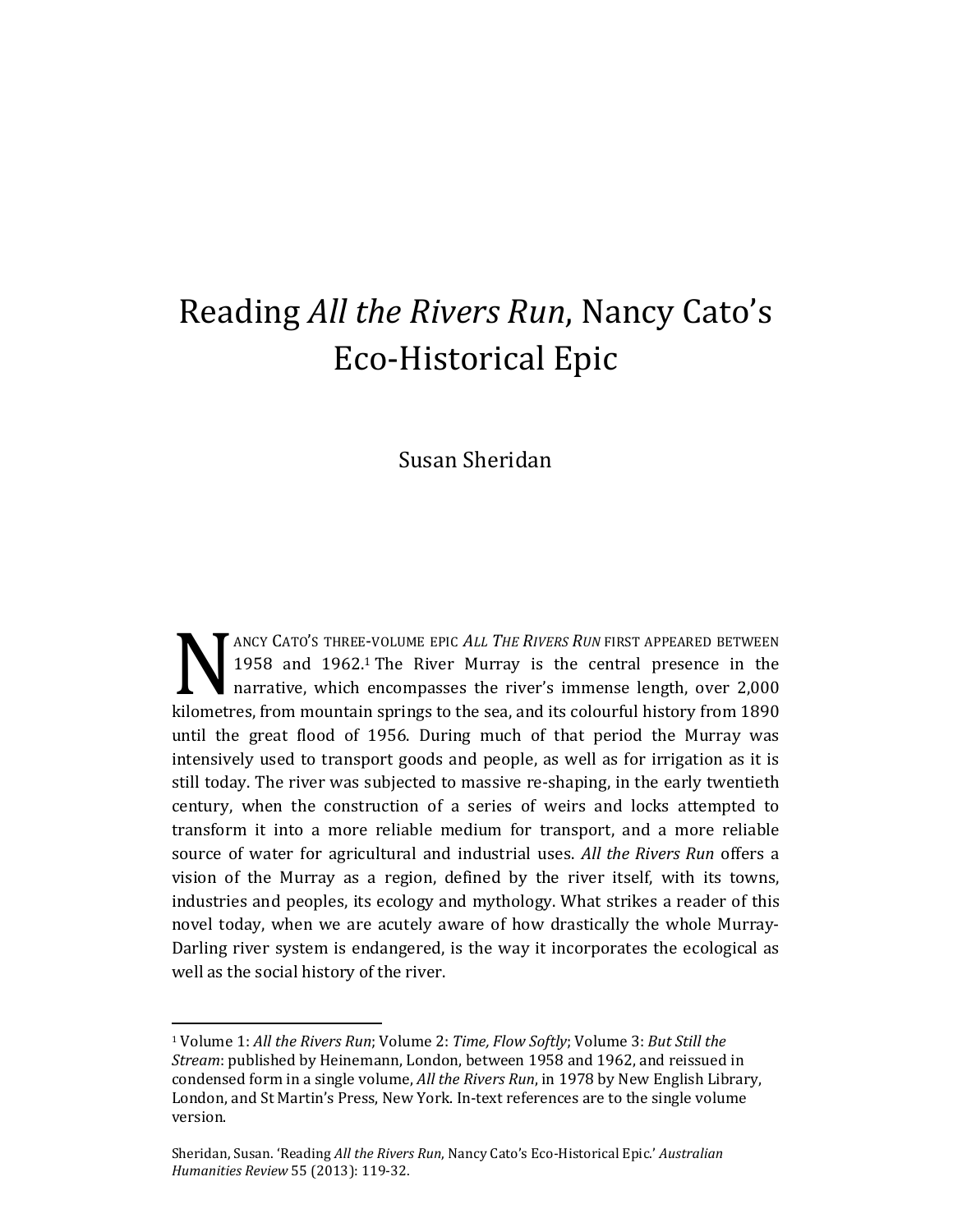The novel's author, Nancy Cato, was born in Adelaide in 1917. As a young woman she worked as a journalist and studied English and Italian at university; she also completed a two-year course at the School of Arts. Her early poetry was associated with that of the Jindyworobak writers Ian Mudie and Rex Ingamells, who were a strong presence in literary Adelaide. She shared their mystique of the land and their interest in creating a distinctively Australian poetry which claimed Aboriginal culture as part of its inheritance. After her marriage in 1941 to racing-car driver and inventor, Eldred Norman, and the birth of their three children, she continued to write poetry, fiction and journalism. In addition to all this, she managed to travel a good deal, including a trip to Alice Springs and the Northern Territory in a jeep with her husband, and to England, Scotland and Italy in 1956 on her own (Guiffre 153).

She loved to travel and explore new places, and this desire probably fed her fascination with the Murray River as a channel of connection between different parts of Australia. The Murray appears in her early poems, and was the setting of her first novel (later published as *Green Grows the Vine* in 1961). It dominated her imagination for years, while she composed the trilogy. Later she researched and wrote a biography of Daniel Matthews and his Aboriginal Mission at Maloga on the Murray between 1864 and 1902 (*Mister Maloga*, 1976), and co-authored with Leslie McLeay *River's End: The Story of Goolwa and the Murray Mouth* (1985). What she achieves in *All the Rivers Run* is a portrait of the Murray-Darling river system as a bioregion with its own ecological, social and political history.

She has recorded that the inspiration for *All the Rivers Run* was the River Murray itself:

The first idea probably came to me from a visit to Mount Buffalo in Victoria when I was sixteen, where I first saw snow. … A few years later I spent some weeks on a paddle-steamer houseboat and made a trip on the *Marion* in midsummer, and became fascinated with the lower river.

 On my marriage I came to know Goolwa near the mouth where my mother-in-law had a riverside cottage, and also heard about the early days of the river above Echuca from her childhood memories. The sound of the sea, always noticeable at Goolwa, these stories and my memories of the snow-country ... and of the river between Morgan and Murray Bridge, all came together in my mind. … Since 1950 I have spent ten years in research and travel on the Darling, the Murray and the Lakes. 2

<sup>2</sup> Author's note on the typescript of *All the Rivers Run* (1960) in the State Library of South Australia, Cato Papers PRG 217, Box 2.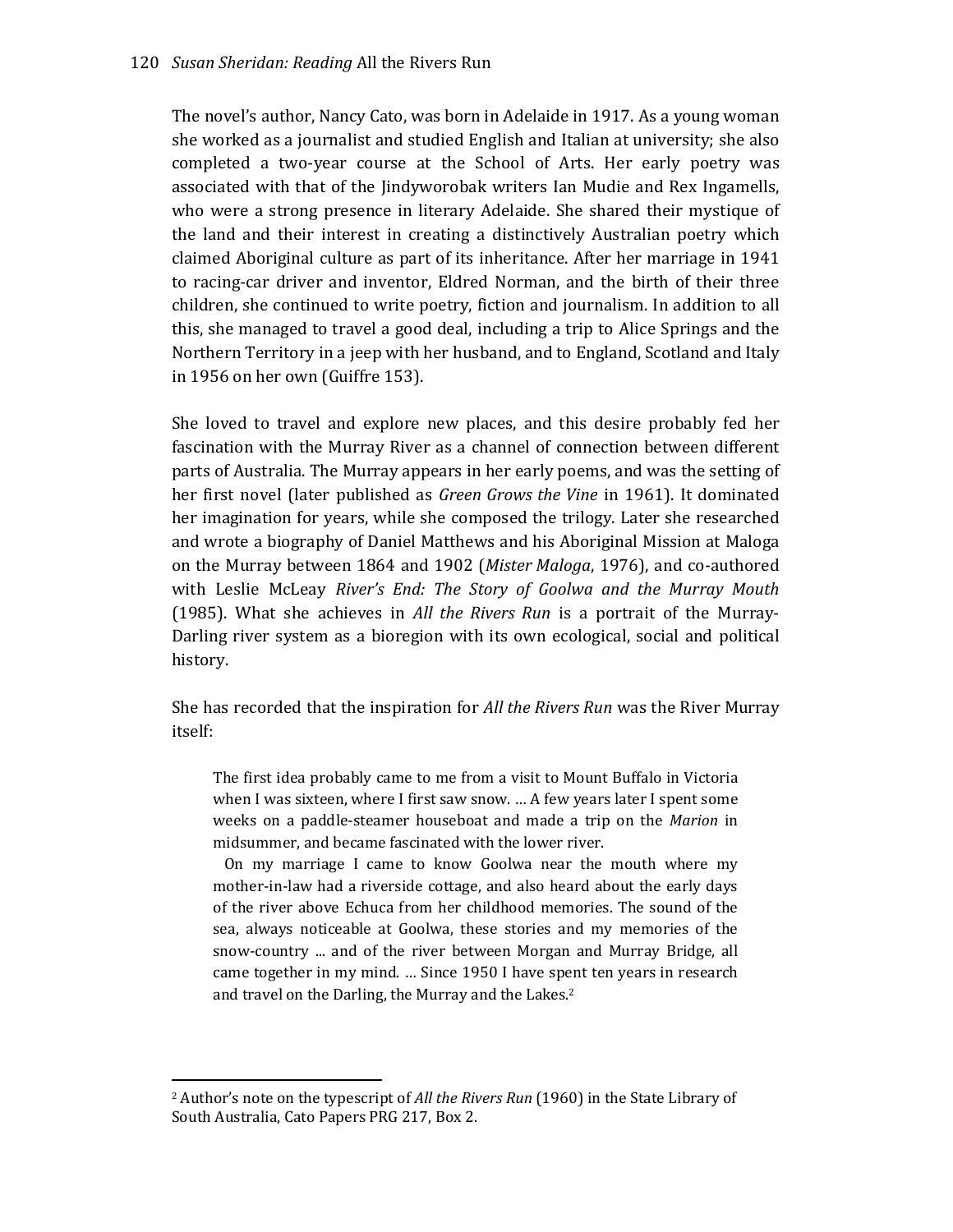The mighty Murray was a great subject, but the novel needed to have a human heroine, and this is Philadelphia Gordon, known as Delie. The character was inspired by Alma Norman, Cato's mother-in-law, a painter who had studied with Hans Heysen, and later raised six children. Alma had grown up on her father's Aboriginal mission on the Murray near Echuca, though she never lived on a paddle-steamer—that was Nancy Cato's particular fantasy for her heroine. In the novel, Delie lives beside or actually on the river from the age of twelve until her death, so that she becomes identified with it. An orphan, she is taken to live with an uncle and aunt—first at Kiandra, in the Snowy Mountains, where the river rises, and later on a farm on the Murray near Echuca. She learns to paint and finds her subjects along the river. Her early married life is spent actually living on the river, the wife of a steamer captain, as their boat plies the Darling and Murray Rivers with cargoes of wool and wheat. She gives birth to six children, four of whom survive. When her husband is injured and bedridden, Delie becomes captain of the steamer, and operates it as a shop and postal service as well as carrying cargo. When she is an old woman and her son has taken over the boat, she goes to live in a cottage at Goolwa, near where the river flows into the sea, and there she dies.

Cato was a good journalist, and her novels are strong on historical and environmental detail, less so on characterization and narrative tension. The main focus on river life in the novel is the paddle steamers and their crews, rather than agricultural activities along the river banks. Indeed, Cato alludes to Mark Twain's *Life on the Mississippi*, perhaps as a precedent for her book (438-9). She regularly evokes the annual rhythms of the river, when it 'comes down', filled by winter rains and the spring snow melt, and then shrinks over summer and autumn, sometimes to a series of waterholes. The paddle boats ply their trade when they can, setting off upstream from Echuca in late winter to transport logs from the mountains and wool from early shearing; later, over summer, their cargoes are wheat and fruit. They race each other to gain the most favourable loading and fuelling places. In the dry season when the river is low and boats become stuck, bullock teams have to be sent to transport their cargo, if it is perishable. Sometimes boats got stuck for more than just the dry season—one was reported to have taken three years to travel up the Darling as far as Bourke (216). Delie's boat is involved in the building of the locks and weirs when she is commissioned to bring barge-loads of equipment to Blanchetown from the rail head at Murray Bridge. A reviewer of the first volume wrote that 'The River Murray almost steals the novel from Delie. The river is often Miss Cato's real theme and she is most at home when writing of its steamers and currents, its banks and billabongs and ports'.<sup>3</sup> But this theme is not confined to social history: in making her heroine,

<sup>3</sup> *SMH*, n.d., Cato's scrapbook (photocopy), Nancy Cato Papers, Fryer Library, University of Queensland, MS 107, series D.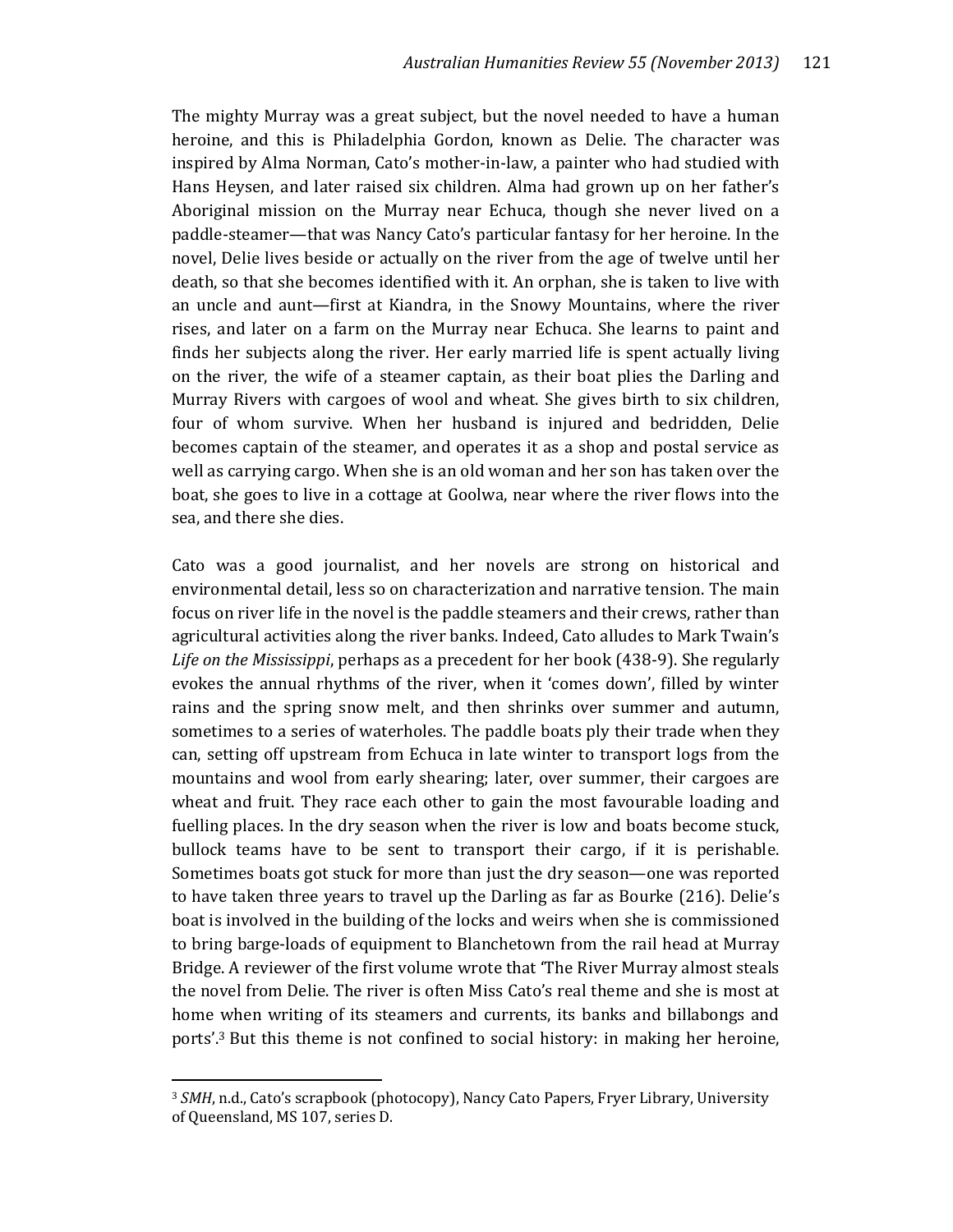Delie, a painter as well as (eventually) a steamboat captain, Cato is able to work into the narrative lyrical descriptions of riverscapes as well as observations of ecological changes along the river.

Cato the poet draws on mythologies of the river—both European and Indigenous—to lend her story a universal dimension. The river serves as a powerful symbol of time and eternity, which the writer invokes by taking her title from the well-known verse from Ecclesiastes: 'All the rivers run into the sea; yet the sea is not full: unto the place from whence the rivers come, thither they return again' (Ecclesiastes 1.7).

Cato also works into the novel an Indigenous story of how the river came to be. An old man living across the river when Delie is a girl, in Yorta Yorta country, tells the story of how an old woman went on a long walkabout down from the mountain and across the great flat plain. As she travelled, dragging her digging stick in the sand as she went 'in and out and all-about', she was followed by a big snake. When the rain came, it began to trickle along the track the snake had made. When the old woman reached the sea she went to sleep in a cave there  $(54-5).4$ 

Delie takes on both of these myths as her own—the river as the passage of time in eternity, and the river as a woman's journey through life to death. At the end, she herself stands in the sandhills, between the noise of the surf and the stillness of the quiet lakes and the Coorong, and reflects:

This was the place she had come to find. Like the Old Woman ... who had made the Murray River with her stick and her magic snake, she had come to the end of her journey; this was her spiritual home, this wild and empty shore. In the boom of the surf and the changing phases of the wind she seemed to hear, mindless and eternal, the voice of the Old Woman singing in her sleep. (612)

Delie's identification with the river allows Cato to overlay the narrative with big themes, which she described in a letter to her literary agent as 'the gradual passing away of youth, beauty, passion, ambition, in the inexorable flow of Time'.<sup>5</sup>

<sup>4</sup> From her report of local Indigenous stories recounted in *Mister Maloga*, it would appear that Cato learned about this one about the old woman, Tongala, with her digging stick as the origin of the river, from the memoirs of A.J. Matthews, the wife of Daniel Matthews (*Mister Maloga* 4). She also refers here to another, better-known story about the origin of the river being the track of Ponde, the giant cod, which comes from the Ngarrindjeri people further downstream.

<sup>&</sup>lt;sup>5</sup> Cato to Florence James, 7 July 1953, State Library of NSW, MLMSS 5877 James Papers, Box 22.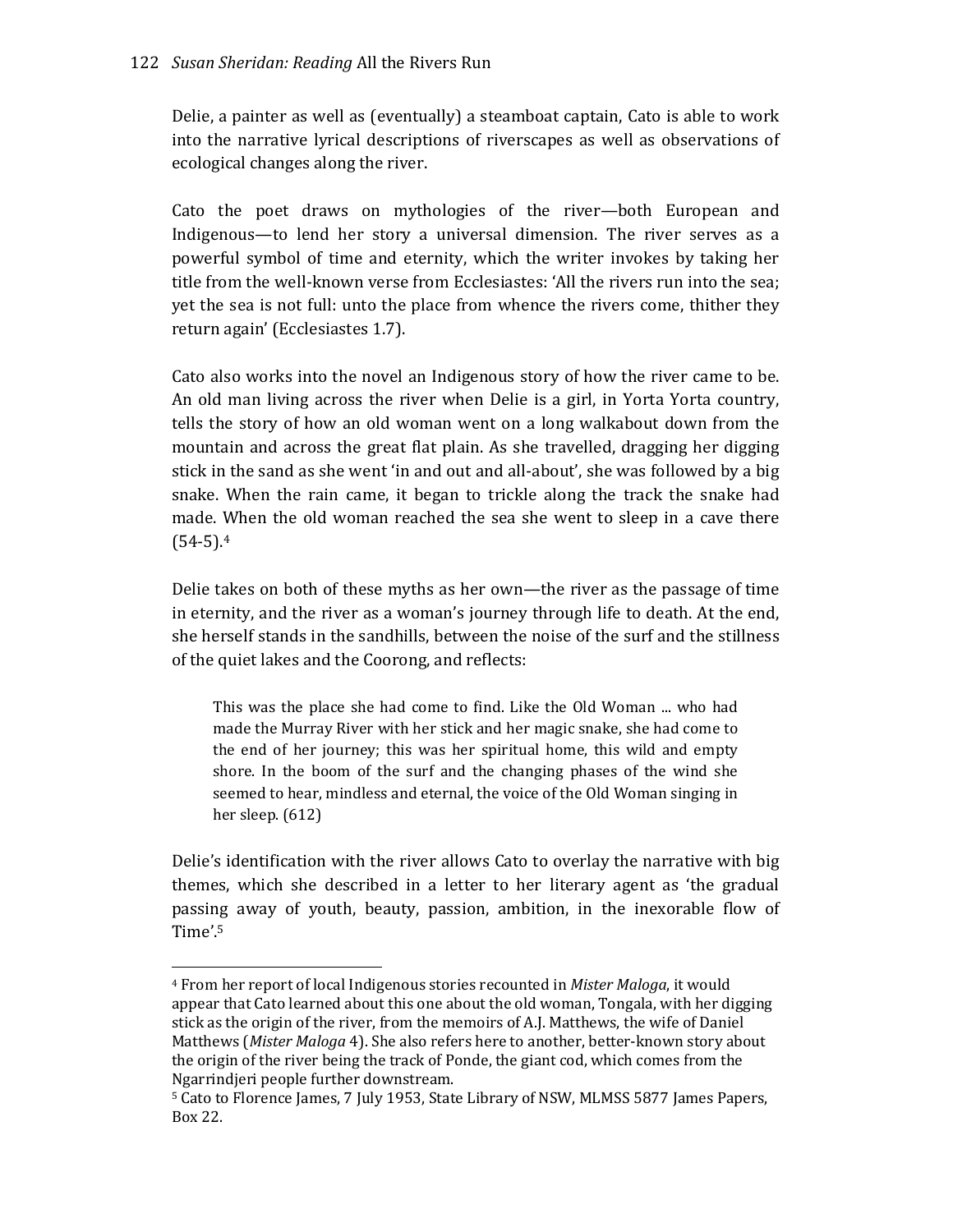When they were first published Cato's trilogy of novels met with a mixed reception. Reviewers welcomed it as an epic of the Murray River from the 1890s to the present, but its focus on a woman's life and loves was seen to compromise its status as a serious historical novel. The eminent critic Marjorie Barnard liked the fact that it *was* 'a woman's life and love imagined by a woman who is also a poet', and that this life was 'given stature by the river which is its background' (439). But another reviewer who praised the book's poetry of the river and its way of life thought that Delie was a failure as a character: he found her artistic talent lacked credibility and so thought the conflict set up between that and her love for husband and children was just 'conventionally romantic' (Ashworth 56). Another male reviewer, apparently made queasy by details of bodies, sex and childbirth, complained that Delie's life as a wife and mother is 'stark and rather unnecessarily horrifying'.6 It seems that Cato had written a 'woman's book', and that put it out of the league of serious historical novels. The *Sydney Morning Herald* reviewer judged that 'the flavour and vitality of one of the most extraordinary periods of our history are smothered by all the commonplace ingredients of the popular novelist's formula'.<sup>7</sup> But Katharine Susannah Prichard wrote to Cato that the river and the men working on it 'make it more than' a mere woman's book. $8$  Even to her, the label 'a woman's book' undermined its power. The men working on the river, doing productive rather than reproductive human labour, lent the book dignity and worth, in that Marxist writer's eyes.

The status of historical fiction mattered a great deal in Australia at mid-century because, before the gradual emergence of significant Australian historical research in universities, novels and other literary and cinematic representations of the past held sway (Sheridan, 'Historical Novels' 7-9). Back in the 1930s and 40s, best-selling writers like Frank Clune and his contemporary Ion Idriess specialised in historically-based tales that were 'nationalistic, nostalgic, romantic and heroic' (Griffen-Foley 151). At the same time, there were a few literary novelists, such as Eleanor Dark, Brian Penton and M. Barnard Eldershaw, who felt a sense of mission to write well-researched and critical versions of Australian history—even if this meant debunking popular myths such as that of the heroic pioneers. During the 1950s and 60s popular historical fiction flourished. Most of these representations reinforced the prevailing 'national story' of heroic pioneers and oppressed convicts. Catherine Gaskin's 1954 success with *Sarah Dane* (based on the convict, Mary Reibey, who became a successful business woman) sat at the top of a large heap of historical romances, many of them brought out by local Australian pulp fiction publishers like Horwitz. The doyen of

<sup>6</sup> By Clive Kelly, no details of place and date; Cato's scrapbook (photocopy), Cato Papers FL107, Fryer Library.

<sup>7</sup> 'Reviews in brief', Cato's scrapbook.

<sup>8</sup> Prichard to Cato, 20 December 1960, Cato's scrapbook.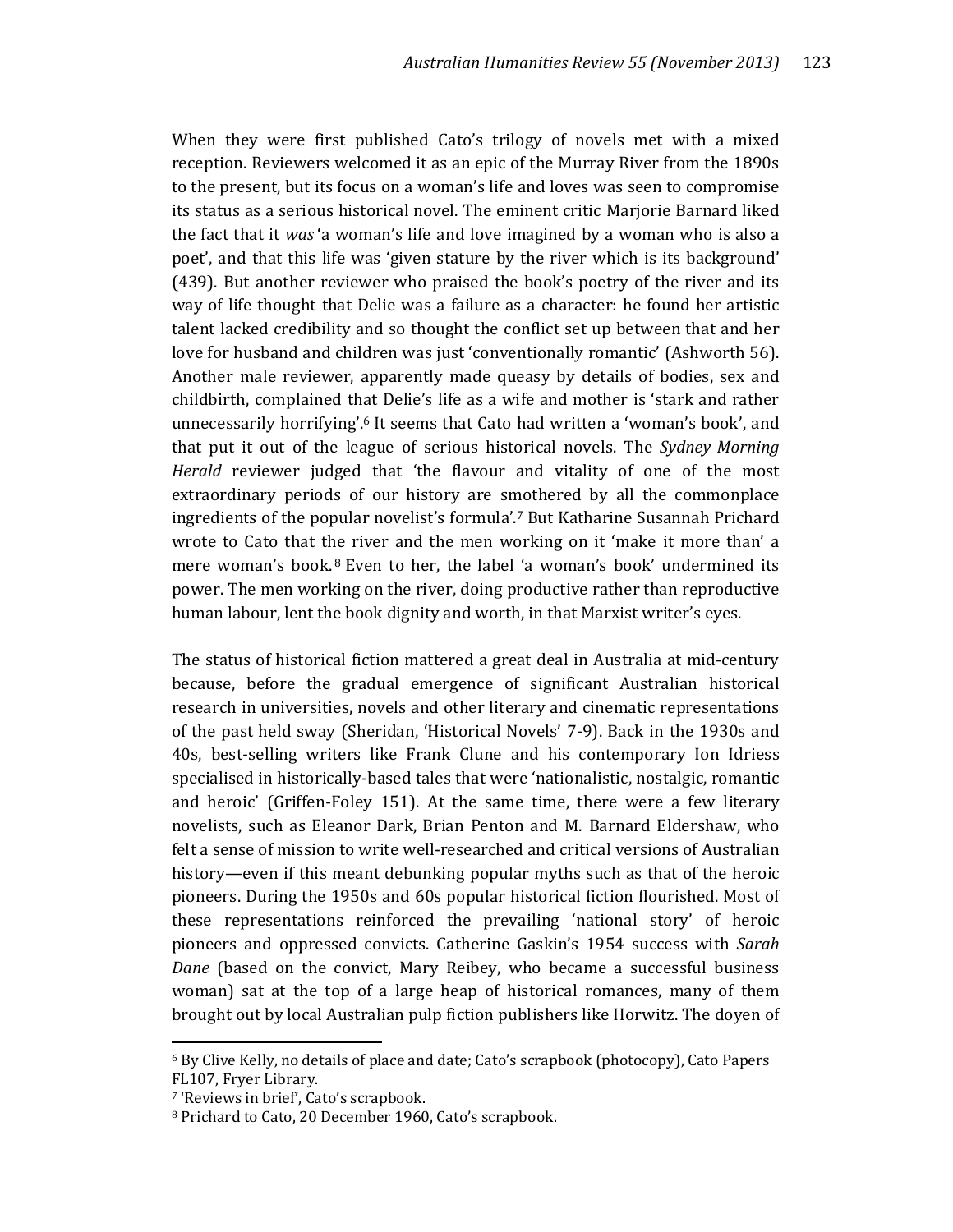the genre was E.V. Timms, who began his Great South Land Saga of 12 volumes in 1948 with *Forever to Remain* and ended it in 1962 with *The Big Country*. By contrast, Cato's trilogy was unusual in dramatising relatively recent history, from the 1890s to the then-present, and by avoiding the strongly nationalist tenor that marked much post-war historical fiction. That, and its focus on a female heroine who was a steamboat captain and an artist as well as a wife and mother, posed the question of whether it truly belonged in this valued genre. How could the story of such an unrepresentative figure be seen as nationally significant? In its first life as a trilogy, then, *All the Rivers Run* was not altogether a success as a popular historical novel—the 'woman's stuff' was not seen as having real historical interest or value, and to belong to the conventions of romantic fiction.

Twenty years later, however, Cato's novel became a best-seller. The denigrated romantic elements of her trilogy came to be seen as strengths, when a canny London publisher marketed the single volume internationally as a neo-feminist historical saga for the 1970s: a story incorporating both masculine adventure and feminine self-discovery. This publication, *All the Rivers Run*, was blurbed as 'a novel on the grand scale' with 'a beautiful riverboat skipper as its wilful heroine', rivalling *The Thorn Birds*, Colleen McCullough's bestselling outback saga of 1977;<sup>9</sup> Cato's son, Bill Norman, attributed the surge of interest in Australiana in the 1970s in part to *The Thorn Birds*, that surge which carried the new version of *Rivers* to international success, selling 'hundreds of thousands of copies in the US, UK, France and Germany' (Norman 13). Advertised without acknowledgment that it was a condensation of the previously published trilogy (it was 16 years since the final volume had appeared) the book had pre-publication sales of 25,000 copies (Ruskin 6). Several of Cato's literary friends wrote to congratulate her on 'your break through into the world of big book production' (Mary Durack) and 'world acceptance' for a writer 'of your calibre' (Nancy Keesing).<sup>10</sup>

Some reviews echoed earlier judgments that Cato's strength in historical background and descriptive passages of the river and steamboat life was not matched by skill in characterization. One judged Cato to be 'oblivious of the need for psychological resonance in her characters', without which, 'however generous the sequence of adventures that befall Delie Gordon, no understanding of her is possible, and she becomes merely a pretext for extravagant fancy offering the reader B-grade entertainment and no enlargement of his experience' (Gould 22).11 Delie still posed problems for readers in that the depiction of her romantic and sexual longings was riddled with clichés. While in 1960 reviewers

<sup>9</sup> Dust jacket, New English Library edition 1978.

<sup>10</sup> Durack to Cato, 13 February 1979; Keesing to Cato, 20 October 1978: Cato Papers FL107, Box 1, Series B (Correspondence): Fryer Library.

<sup>11</sup> A recent account of the novel repeats this criticism, even claiming that 'a Mills and Boon love plot' was added 'for sales purposes' (Sharrad 63).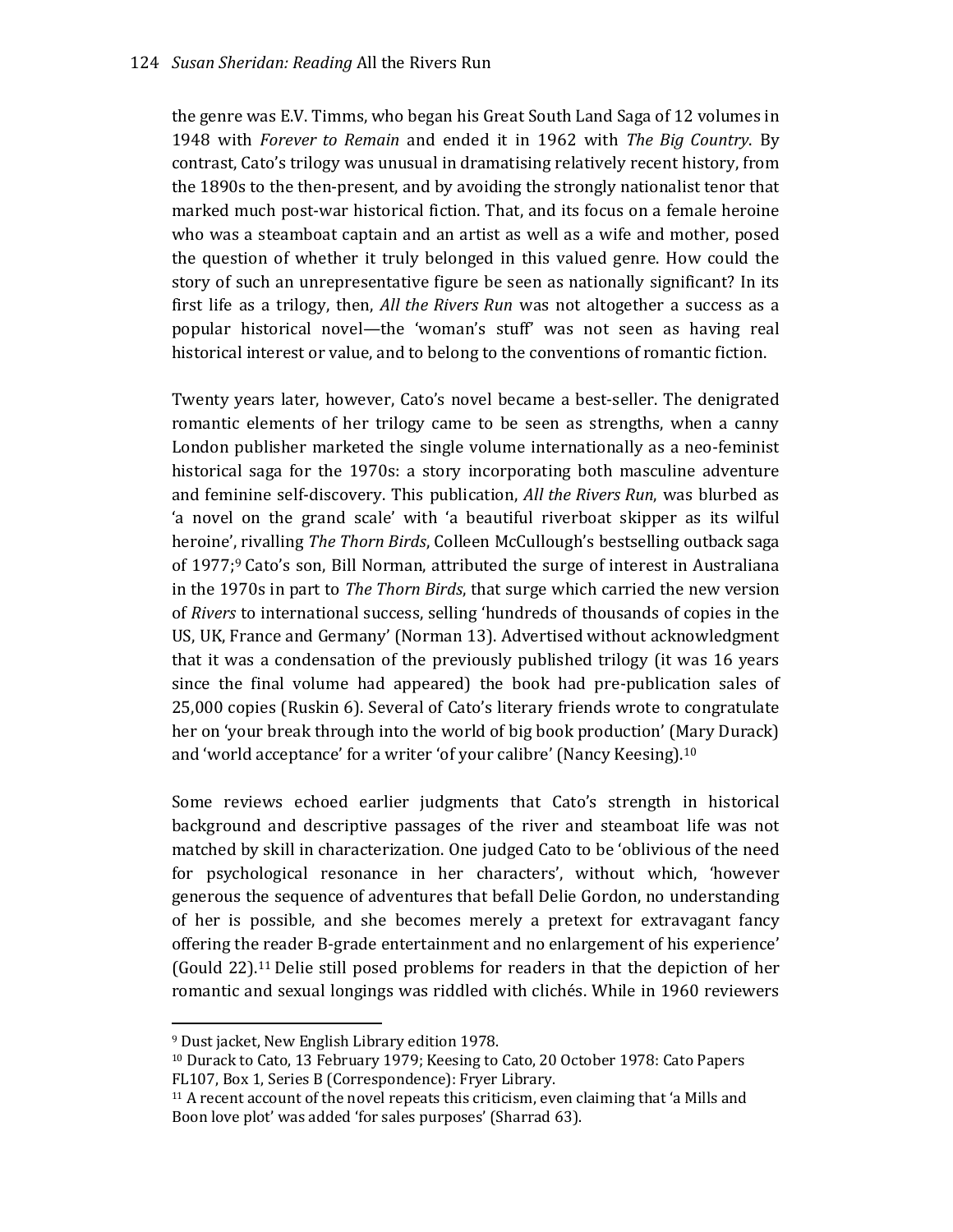had attributed these weaknesses in the novel to 'popular' and 'romantic' literary conventions, in 1978 they were seen as a sign of the novel's datedness: 'her emotions and her thoughts belong more in a Victorian melodrama than in the real world' (Ruskin 7). Cato was struggling to create a strong woman whose sexuality was central to her passionate life as woman and artist. She represents Delie as being unsatisfied in sexual relations, at least until after the birth of her first child, and then as sexually frustrated after an accident renders her husband an invalid. For such Lawrentian subjects there were few accessible models available to a novelist, especially an Australian female novelist, and few precedents published in Australia, as Jessica Anderson said of her novels of the 1960s (Sheridan, *Nine Lives* 189-90).

Despite these reservations on the part of reviewers, the novel was a popular success. The television series of the same title made in 1983 is still available in DVD format, and the single-volume novel is still widely read. The most recent republication was in 2007, when it was advertised as: 'Beautifully set, brilliantly realised, this acclaimed novel from the golden age of epic storytelling is now repackaged as a Hodder 'Great Read'. Philadelphia Gordon is an artist, a riverboat skipper and a beautiful, independent woman'.<sup>12</sup>

But can Cato's novel justly be relegated to the realms of historical epic, albeit with a feminist slant? An entirely different context presents itself today for a rereading of *All the Rivers Run*—as part of recent moves to re-read Australian literature from ecocritical perspectives.13 Cato's romance of the river is a text which particularly invites a reading of its representation of the natural world and human relationships to it. It encompasses both a significant ecological critique of settler uses of the river system and a celebration of the transcendental qualities of nature. The narrator comments: 'Slowly, patiently, with the organised industriousness of ants, men were forcing the great sprawling river into a new pattern. The river flowed on, accepting all the indignities heaped on it by these puny creatures, and quietly bided its time' (461)—and the novel ends with the great floods of 1956, a kind of revenge by the river. Sharrad describes this as a Gaia-like belief that nature will outlast all human efforts, black as well as white (60), and characterizes it as 'an environmentally dangerous quietism' (68). I would suggest that the celebratory tenor of the text is often in tension with its critical perspectives on human exploitation of the river. As narrator, Cato deploys her journalist's skills in observation and reporting to incorporate the social and political history of the river industries, filtered through her characters' lives on the river; and she places her heroine Delie as one who sees another side

<sup>12</sup> <http://www.hachette.com.au/books/9780340938355/>

<sup>&</sup>lt;sup>13</sup> Since I presented early versions of this paper, Paul Sharrad has published an essay on the novel's presentation of river and landscape, in a comparative Indian-Australian perspective.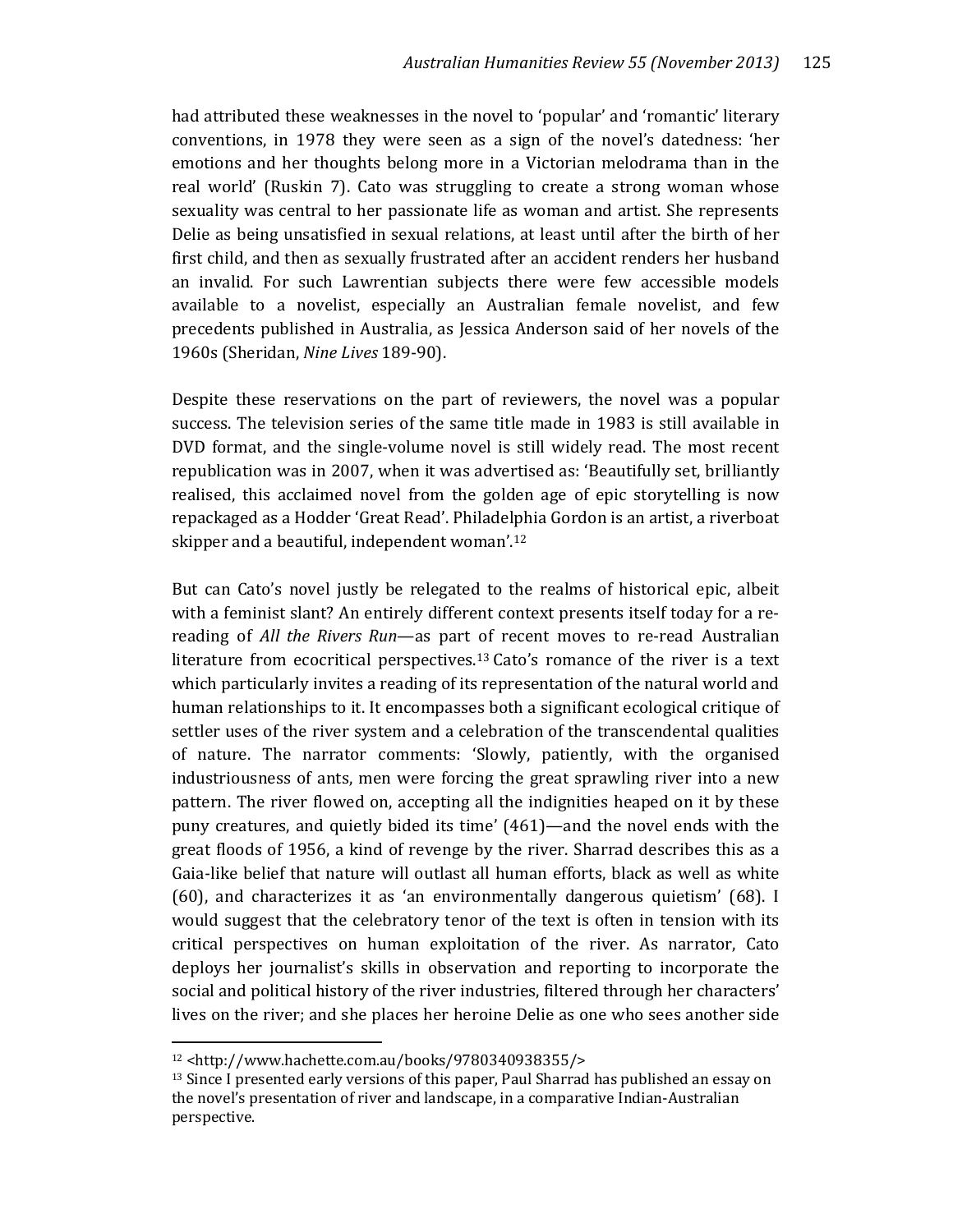to all this human activity, both through her artist's eye for the beauties of the land- and river-scape, and through her philosophical bent for seeking out poetic images of the river's timelessness.

With Delie and her family living on their boat, the *Philadelphia*, Cato takes the opportunity to describe various parts of the river system—the Darling, where they are stuck in a ditch between its steep banks for nearly twelve months during the 1902 drought (291), and the Riverland, when their boat is fitted out as a floating store and visits the new irrigation towns of Waikerie, Berri, Loxton, and isolated farms in between (356). When they enter South Australia for the first time, passing Border Cliffs and the old Customs House, Delie wants to paint the beauty of the cliffs; and Renmark appears to her painter's eye like this: 'Rows of vines, covered with the pale green of new leaves, lined the rich red earth, and the dark green of oranges, and groves of pears and apricots, made an oasis in the desert of saltbush and sand that stretched on all sides of the settlement' (330).

Cato involves the *Philadelphia* in the building of the locks and weirs when she is commissioned to bring barge-loads of equipment to Blanchetown from the rail head at Murray Bridge—'iron sheeting for coffer-dams, pumping engines, blocks and tackle, piles and pile-driving machinery' (416). Now Delie is Captain, and work is harder to find as shipping is replaced by rail transport. She takes on the challenge of crossing Lake Alexandrina with a load of wool, a dangerous trip if the wind is wrong. A local tells her: 'Sometimes the waves are eight feet high and, since the lake is only about eight feet deep, you have to have eighteen inches of freeboard, minimum, for the Lakes, and an extra insurance cover' (430). For a few years while her children are at high school, Delie stays on land, at Renmark: 'She rested like a caravan voyager at an oasis in this fruitful place, before going on into a future which seemed as full of menace as the desert' (535). As indeed it proves to be 'full of menace'—her husband dies, river traffic decreases and the *Philadelphia* is moored permanently at Murray Bridge; World War II breaks out, and her favourite son is taken prisoner and dies in Changi. Finally we see Delie, an old woman close to death, living alone in a cottage at Goolwa, within earshot of the waves that mark the river mouth.

She is there at the time of the great 1956 flood, when the river rose to over twelve metres, and the flood reached all the way to Goolwa. The river is portrayed as spreading out, having broken its banks, 'with a great sigh of triumph, over the wide flat plains about the Lakes' (631). This prompts Delie, now an old woman, to mutter '"It's all these banks and barrages. … I knew the Murray wouldn't like it"' (632).

Delie seems to speak for her creator in voicing this belief in the river's power. Cato's interest in the transformations—and degradations—of the river system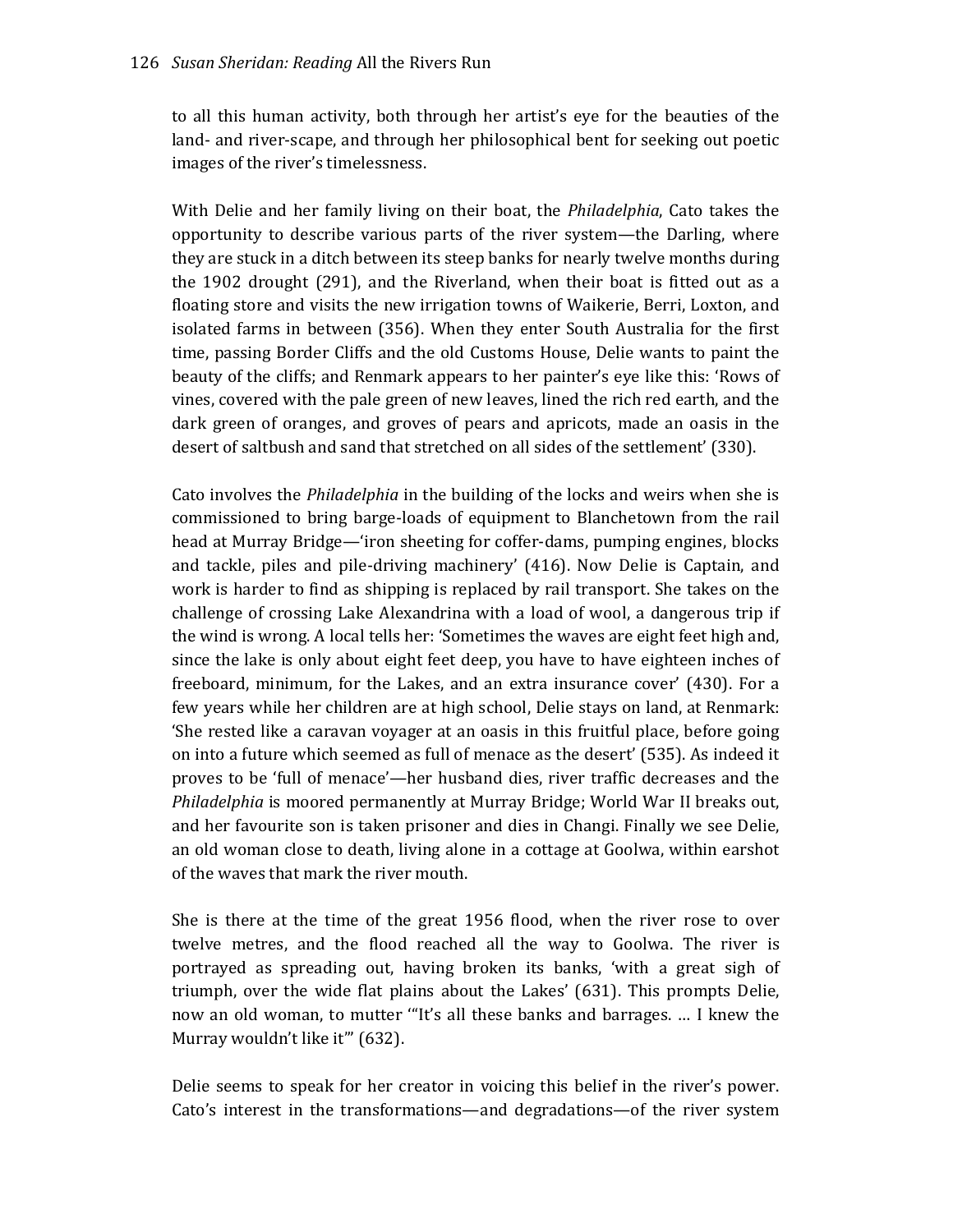constitute, I suggest, an ecological critique of its uses by settler Australians. Early explorers had remarked that the Murray, like many other Australian rivers, lost its presence as a flowing river during a drought, dwindling to a series of waterholes. As Cato shows in this novel, after the bad droughts of 1902 and 1914, plans were set in place to make the Murray more consistently river-like by regulating its flows. This involved building a series of locks and weirs which made it more useful for transport and for irrigation—but at a cost.: salinity of the soil and of the freshwater reaches, death of many trees that were now permanently rooted in water and, as a deeper narrower channel was established, the loss of that regular shallow flooding which fertilised surrounding land and nurtured a variegated flora and fauna. At several points early in the novel Cato describes 'flooded gum forests' on the river banks (36, 78) and later as the locks are built, she notes: 'The gum trees, now wading many feet deep in a flood that would never go down, looked greener and fresher than ever before; but this was a false flow of vitality before the end, for they were soon to be grey skeletons, drowned by the continuous inundation of their roots' (568).

Cato was aware that the Murray Valley, unlike the Darling, 'is really a huge floodplain through which the river meanders from one mile-wide bank to the other' (293). She was also aware that the much-vaunted draining of the swamplands on either side of Murray Bridge, after World War I, which made so much rich blacksoil land available for dairying, resulted in the loss of the varied bird life that had thrived there: 'Wild duck and black swans, pelicans and shags left for the wide waters of the Goolwa channel and the salty Coorong at the mouth' (461). The problem of salinity is mentioned in the novel, not as an effect of the rising water table (Hammer 236), but as an effect of inflows from the sea at times of low water. Delie recalls, when the boat is aground during the 1914 drought:

There was even talk of building a great wall or barrage across the mouth, to be closed in time of drought so as to prevent the flowing away of fresh water and the inward flow of salt; for the whole of the lower reaches had now become saline, and a salt-water mullet had been caught at Mannum, more than a hundred miles upstream. (387)

The idea of barraging the Murray mouth is later extolled by an engineer at Blanchetown:

'When we get all the locks and weirs in, then there won't be any more low rivers. … You'll be able to snap your fingers at droughts. A barrage or rather a series of barrages at the mouth would be ideal. You could stop the whole river flowing for as much as half the year, until the water was coming down again. The whole length one enormous dam!' (514)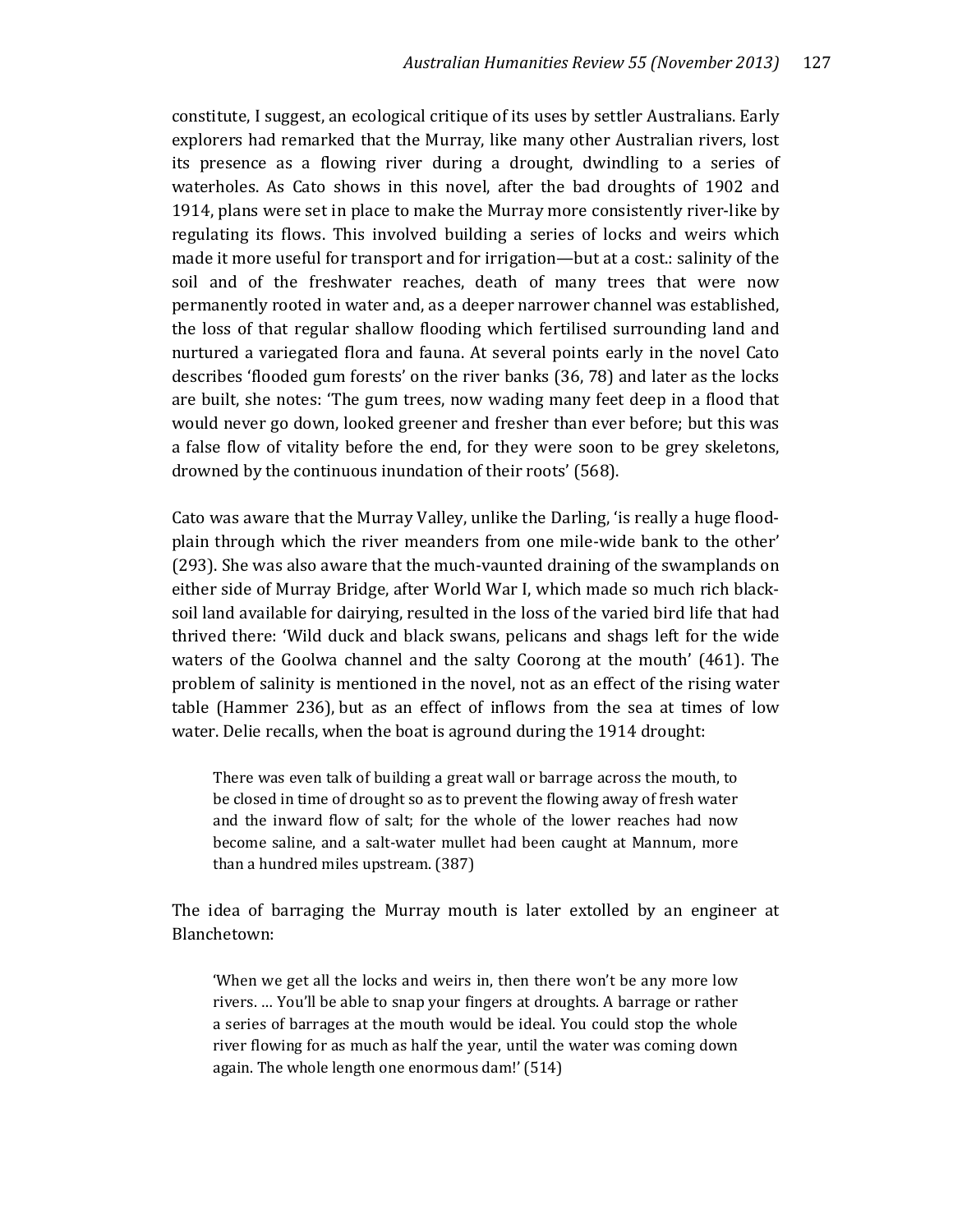Delie's response is sceptical: 'You engineers! ... You love to tame Nature, to turn rivers out of their courses or dam them up. But this river's too big for you…' (514).

Delie and her creator are clearly of the view that the river would win in the end—would bide its time, would take its revenge. When she is told that all the red-gum forests around her old home near Echuca have been cut down, and it will take five hundred years to replace them Delie reflects that, despite the 'treeless paddocks and the eroded, sand-drifted higher land, where the wild daisies used to grow beneath the Murray pines', yet 'she felt the comfort of the river's calm flowing round the familiar bends; this was still unchanged, the eternal, unresting flood which brimmed on for ever' (599). But nothing is for ever, including a river. Few Australians in 1960 seem to have anticipated the extent of the present crisis, where the survival of the Murray-Darling river system itself is endangered. It was, after all, the period when the new Snowy River hydro-electric system was being celebrated as a triumph of technological progress, and irrigation along the Murray and Murrumbidgee rivers was being intensified (Sharrad 58). The environmental movement was still small, although there was a growing awareness of the dangers of environmental pollution— American Rachel Carson's *Silent Spring* (1962) was much discussed. During the 1960s the Australian Conservation Foundation was founded, and that decade also saw campaigns against mining and quarrying, and against the flooding of Lake Pedder for hydro-electricity. It was at this time that Judith Wright and Kathleen Macarthur set up the Wildlife Preservation Society in southern Queensland (Hutton and Connors 89-120). In 1967 Cato and her husband moved to the Sunshine Coast in Queensland, where she also became active in the conservation movement and published *The Noosa Story* (1979, 1982), an indictment of 'unplanned development'.

In his discussion of Australian environmental texts, Tony Hughes-d'Aeth argues that the first novels to fit the description of works which 'assert the primacy of the nonhuman world' emerged in the 1930s, when Xavier Herbert's *Capricornia* and Eleanor Dark's *The Timeless Land* registered 'an awareness that nature is fragile, that it is woundable' rather than seeing it as an antagonistic force. According to his account, 'ecological concerns waned in the postwar years', until the 1970s when 'anti-development sentiments as well as a more detailed depiction of the biota became more frequent', including in the work of Thea Astley (118). *All the Rivers Run* is a post-war novel that anticipates later critiques of development, while at the same time showing its inheritance from the 1930s, when Cato was a young writer associated with the Jindyworobak poets and their desire to draw inspiration from the land itself and from the culture of its first people (Sheridan, 'White Women' 252). Although that Jindyworobak sensibility suffuses Cato's poetry, and is present in *All the Rivers Run*, it is placed by its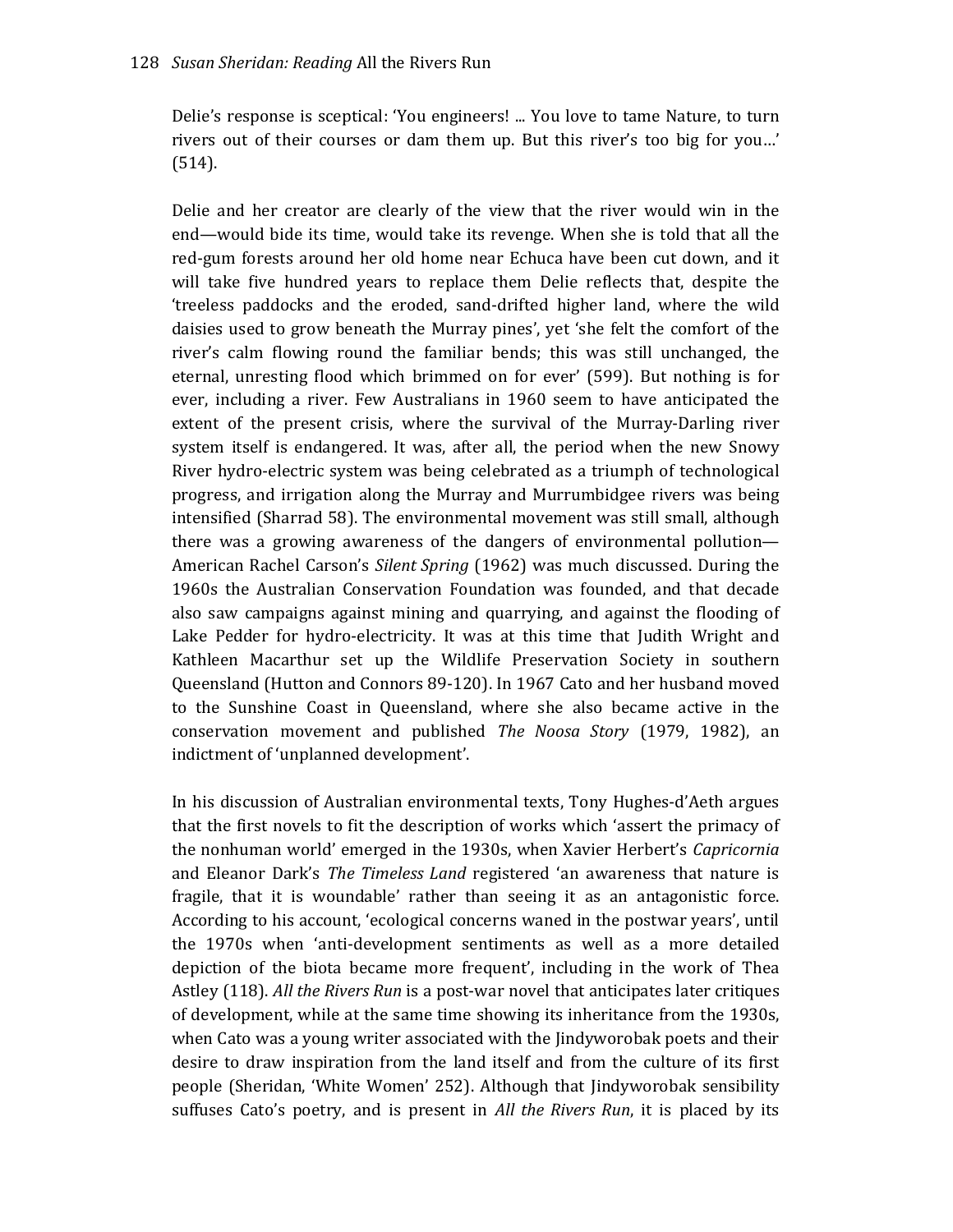context in a novel which emphasises the material interventions of settler culture into the environment, and their cost. In this respect *All the Rivers Run* tends towards a critique of the 'progress' and 'science' that were so much part of postwar economic and cultural development in Australia. This suggests a link to more recent understandings of ecological politics as involving a critique of modernity (Heise 507).

Hughes-d'Aeth notes in passing that in Herbert's and Dark's 1930s fiction 'environmental destruction is closely linked with the cultural destruction of Aboriginal people' (118). In *All the Rivers Run*, however, Aboriginal people living on the river are present only in the first volume, when Delie is a girl. After that they disappear from the story, as if from history itself. Despite the fact that she re-told their stories and noticed the miserable life led by so-called 'half-castes' on the fringes of town life along the river, Delie's story implies—and she explicitly repeats—the white settler adage that 'true' Aboriginal people died out. In this Cato was typical of her generation in the immediate post-war years, either ignoring Aboriginal Australians or construing them as a problem left over from the past. Aboriginal cultural survival was brought to the attention of many settler Australians for the first time with the campaign for Aboriginal rights leading up to the 1967 Referendum, and books such as W.E.H. Stanner's Boyer Lectures in 1968, published as *After the Dreaming* (Griffiths 8). In her later fiction, Cato returned again and again to the 'contact zone' of colonial times, and in *Queen Trucanini* (1976), the dispossession and indeed the attempted elimination of the Tasmanian Aborigines was her central subject. Yet for all her interest in, and sympathy for, Aboriginal Australians on the colonial frontier, she could never entirely escape contemporary beliefs about race and assimilation and imagine a place for the indigenous 'other' in a shared culture (Sheridan, 'White Women' 255).

Cato's ecologically sensitive vision contributes an important layer of meaning to *All the Rivers Run* as a historical novel of life on the river. It places her novel in the category of works in which the non-human environment is 'present not merely as a framing device but as a presence that begins to suggest that human history is implicated in natural history', as American ecocritic Lawrence Buell puts it (7). In the context of Australian literary accounts of human relationships to country, where such relationships are typically represented as antagonistic and the land as a cruel or indifferent opponent of human endeavour, Cato's love of the river is highly unusual. It involves her in presenting the environment as process rather than as a given, and her text can be read as holding humans accountable to the environment, two further criteria for environmental texts proposed by Buell (7-8).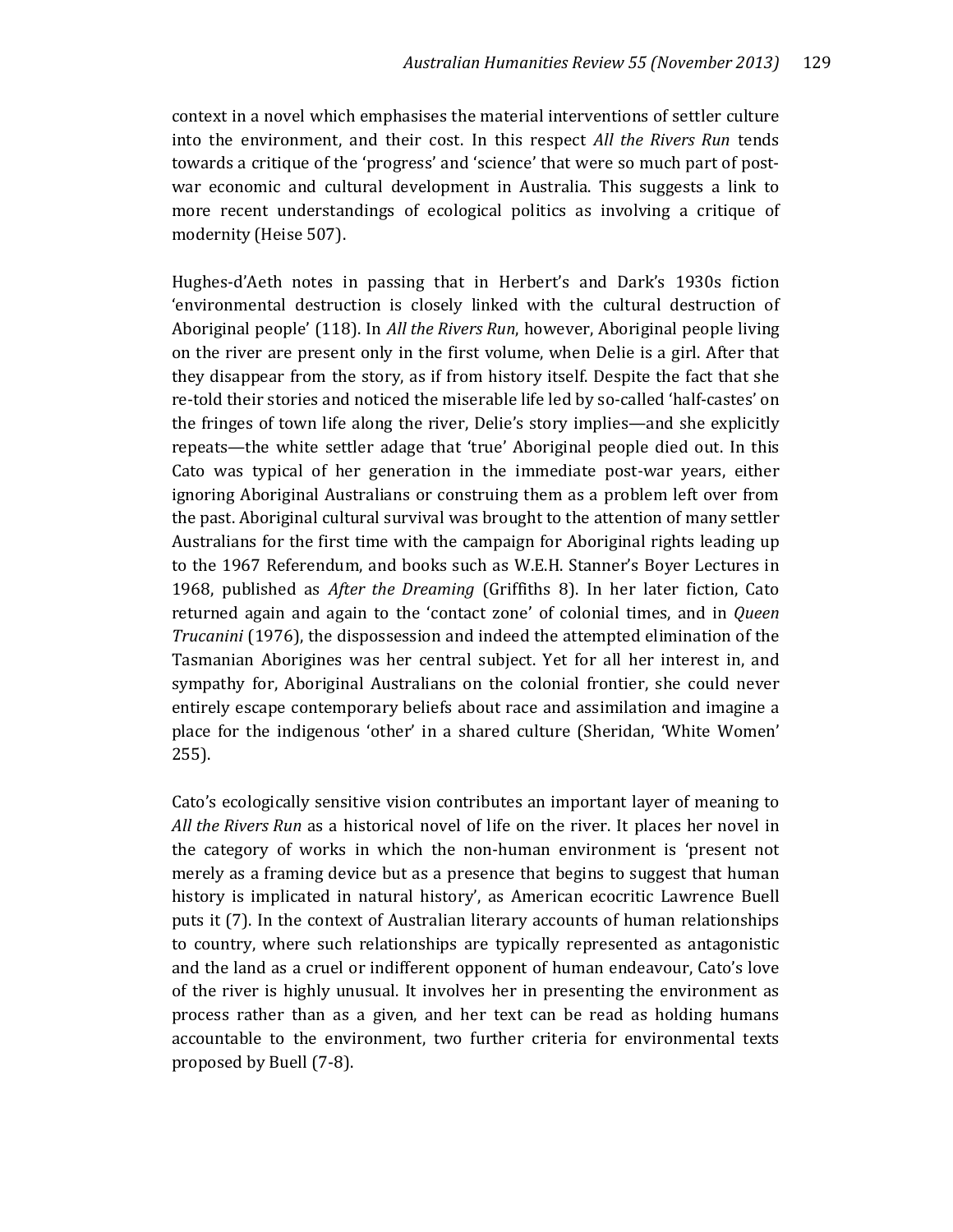*All the Rivers Run* makes an important contribution to writing ecology into Australian literature, all the more effectively because it is so specifically a regional ecology, where region is defined by the course of the river. The Murray-Darling Basin has its own ecological history, which both shapes and is influenced by human uses of the river system for transport and irrigation. This kind of consciousness runs counter to conventional political identifications with state and nation. In his account of 'post-national Australian literary studies', Philip Mead identifies the importance of 'place-consciousness', 'rereadings of the local', as they complement the new work on transnational comparisons and contexts (551). He sees regionalist redrawings of the map as a process of resisting and critiquing the historical process by which the 'natural' entity of the continent came to provide 'a powerful legitimating form for the political and social entity of the Commonwealth of Australia' (554). Cato's novel of the river predates this current change in spatial consciousness, which Mead points out is 'profoundly influenced by Aboriginal being' and sense of 'country' as complex relationships of belonging and responsibility to a particular place (554-5). However her sense of place surely counts as a significant re-drawing of the map of the south west of the continent.

Cato's place-consciousness also runs counter to conventional settler Australian desire for ownership of land, 'the yeoman ideal of nationalism' (Robin 300), which haunts most settler Australian attempts to respond creatively to a particular place. As Libby Robin points out in her tribute to Judith Wright's achievement both as a poet of the land and as a public intellectual, her work 'grapples with the pastoral livelihood and its costs, in displacing the Indigenous owners of the land and in damaging the land itself' (300). In identifying with the river, Cato sidesteps the issue of ownership altogether, and hence the pastoral way of life as well as the pastoral genre as a way of writing the landscape.<sup>14</sup> Yet this novel, which qualifies as environmental writing on so many counts, should earn Cato a place with Wright and other ecologically-conscious writers of the mid-twentieth century.

**SUSAN SHERIDAN** is Professor Emerita in Humanities at Flinders University and a member of the Australian Academy of the Humanities. She has published widely on women's writing, feminist cultural studies and Australian cultural history. Her latest book is *Nine Lives: Postwar Women Writers Making their Mark* (University of Queensland Press, 2011).

<sup>14</sup> Postcolonial variations on the pastoral are the main focus of Huggan and Tiffin's discussion of 'Entitlement' in their recent book.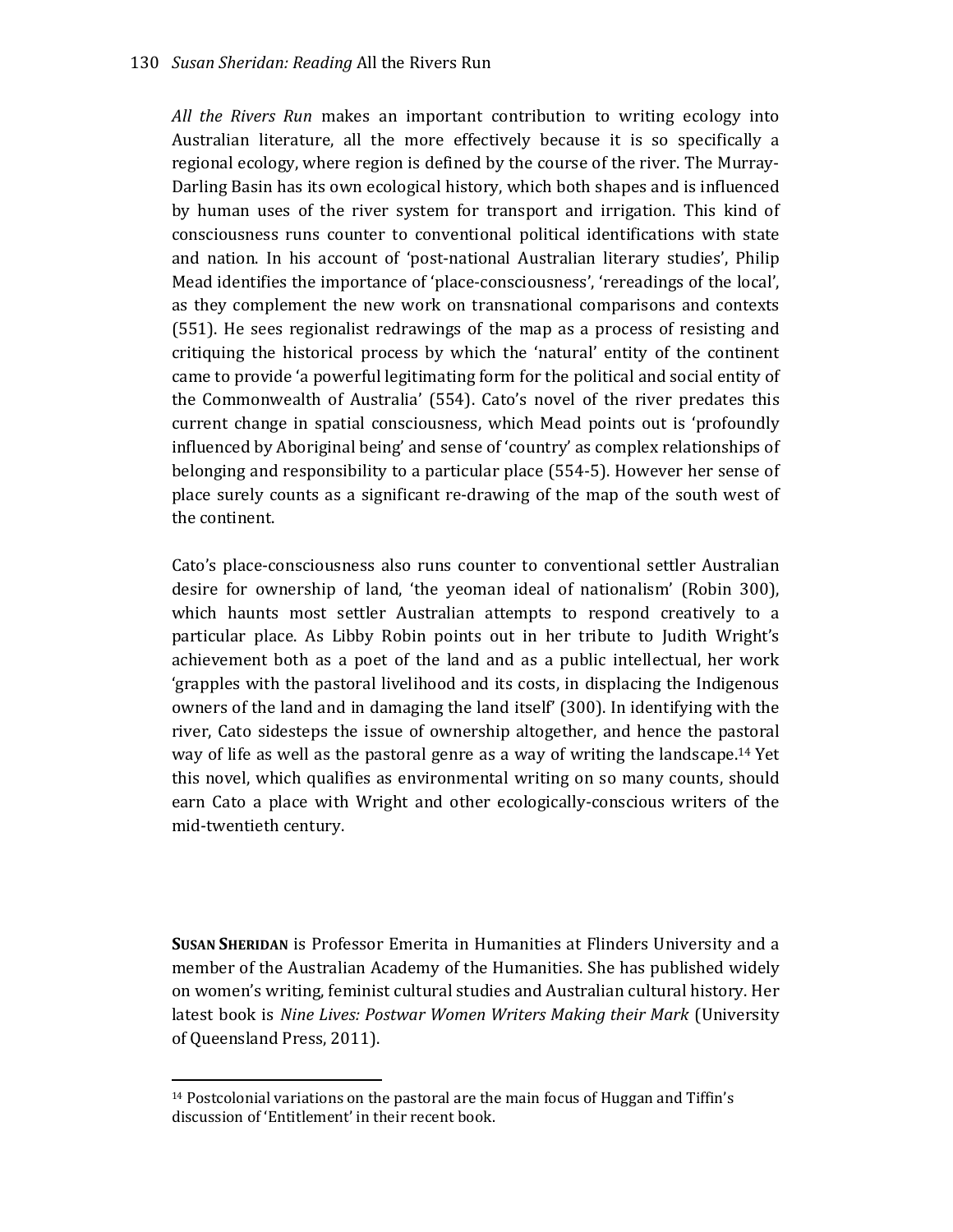## **Works cited**

- Ashworth, Arthur. 'The River Towns.' *Southerly* 21.1 (1961): 56.
- Barnard, Marjorie. 'Fiction Chronicle.' *Meanjin* 19.4 (1960): 439.
- Buell, Lawrence. *The Future of Environmental Criticism: Environmental Crisis and the Literary Imagination*. Oxford: Blackwell, 2005.
- Cato, Nancy. *All the Rivers Run*. London: New English Library, 1978.
- —. *Mister Maloga*. St Lucia: University of Queensland Press, 1976.
- —. [1979] *The Noosa Story: A Study in Unplanned Development*. Brisbane: Jacaranda Press, 1989.
- Giuffre, Giulia. 'Nancy Cato.' *A Writing Life*. Sydney: Allen & Unwin, 1990. 151-68.
- Gould, Alan. Untitled review of *All the Rivers Run*. *Canberra Times* 9 December 1978: 22.
- Griffen-Foley, Bridget. 'Digging up the past: Frank Clune, Australian historian and media personality.' *History Australia* 8.1 (2011): 137-52.
- Griffiths, Tom. 'A Haunted Country?' *Land and Identity* Ed. Jennifer McDonnell and Michael Deves. Sydney: Association for the Study of Australian Literature, 1998. 1-12.
- Hammer, Chris. *The River: A Journey through the Murray-Darling Basin*. Melbourne: Melbourne UP, 2010.
- Heise, Ursula K. 'The Hitchhiker's Guide to Ecocriticism.' *PMLA* 121.2 (2006): 503-516.
- Huggan, Graham and Helen Tiffin. *Postcolonial Ecocriticism: Literature, Animals, Environment*. London: Routledge, 2010.
- Hughes-d'Aeth, Tony. 'A Critique of Eco-Criticism.' *Reading Down Under*. Ed. Amit Saarwal and Reema Sarwal. New Delhi: SSS Publications, 2009. 114-125.
- Hutton, Drew and Libby Connors. *A History of the Australian Environment Movement*. Melbourne: Cambridge UP, 1999.
- Mead, Philip. 'Nation, Literature, Location.' *The Cambridge History of Australian Literature*. Ed. Peter Pierce. Melbourne: Cambridge UP, 2009. 549-67.
- Norman, Bill. 'Murray Novel Brought Fame, Fortune.' *Canberra Times* 7 July 2000: 13.
- Robin, Libby. 'The Eco-Humanities as Literature.' *Australian Literary Studies* 23.3 (2008): 290-304.
- Ruskin, Pamela. 'Story of an Australian Riverboat.' *Australian Book Review* December 1978: 6-7.
- Sharrad, Paul. '"The River is Three-Quarters Empty": Some Literary Takes on Rivers and Landscapes in India and Australia.' *Landscape, Place and Culture*. Ed. Deb N. Bandyopadhyay, Paul Brown and Christopher Conti. Newcastle-on-Tyne: Cambridge Scholars Publishing, 2011. 54-70.